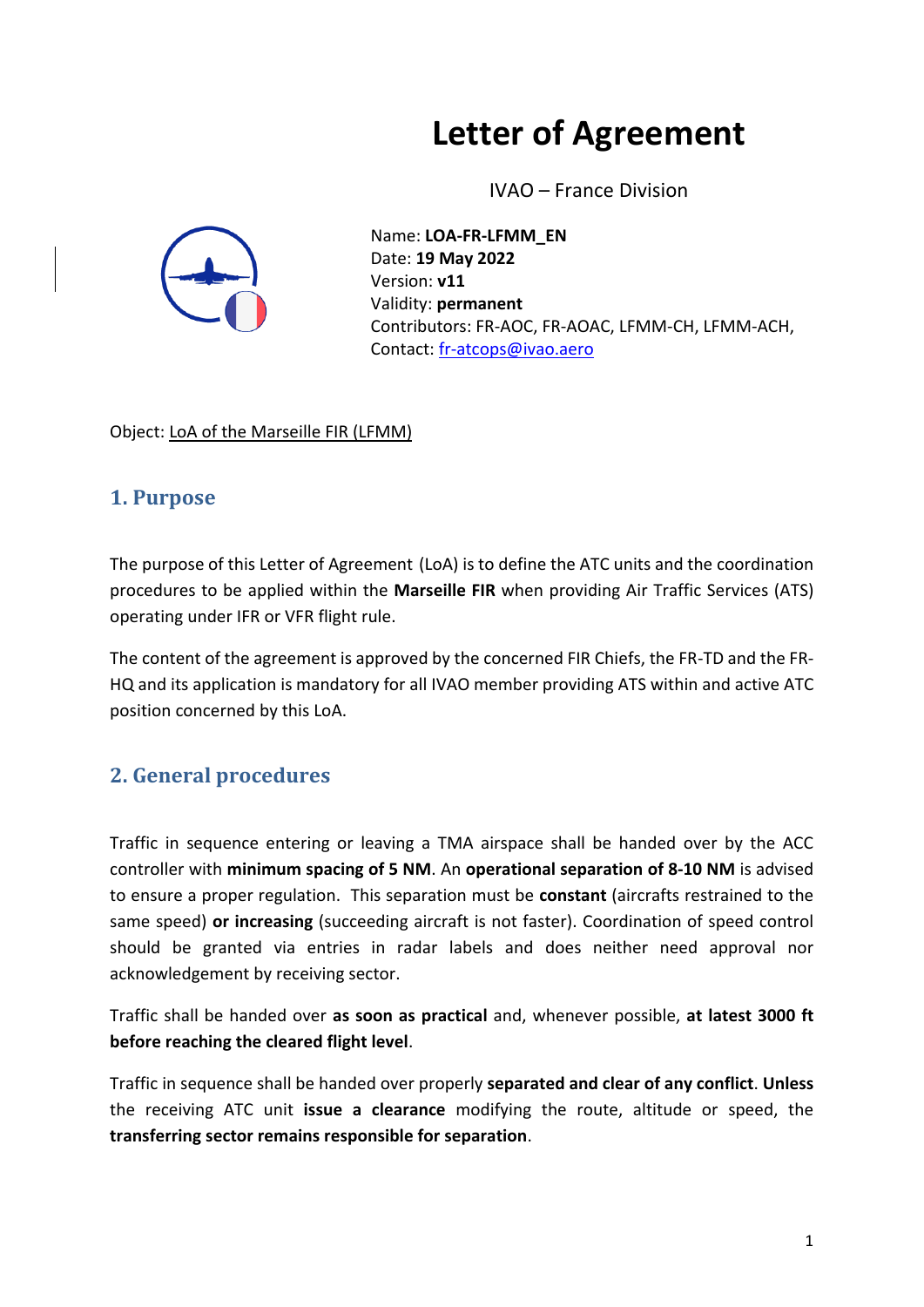### **3. ATC units description**

#### *3.1 The Area Control Center (CTR)*

The ATS unit in charge of FIR and UIR airspaces under the responsibility of Marseille ACC is *Marseille Control* and consists in two primary sectors (LFMM\_NW\_CTR and LFMM\_S\_CTR) that can never be grouped into one. These ATC units may be split into three subsectors (LFMM\_NW\_CTR, LFMM\_S\_CTR and LFMM\_U\_CTR) under the condition specified in ATC Rule [4.](https://www.ivao.fr/en/pages/atc/rules#sector_h1_3)[3.](https://www.ivao.fr/en/pages/atc/rules#sector_h1_3) The lateral and vertical boundaries of the airspaces under the responsibility of the two CTR are indicated in the figure and table below.

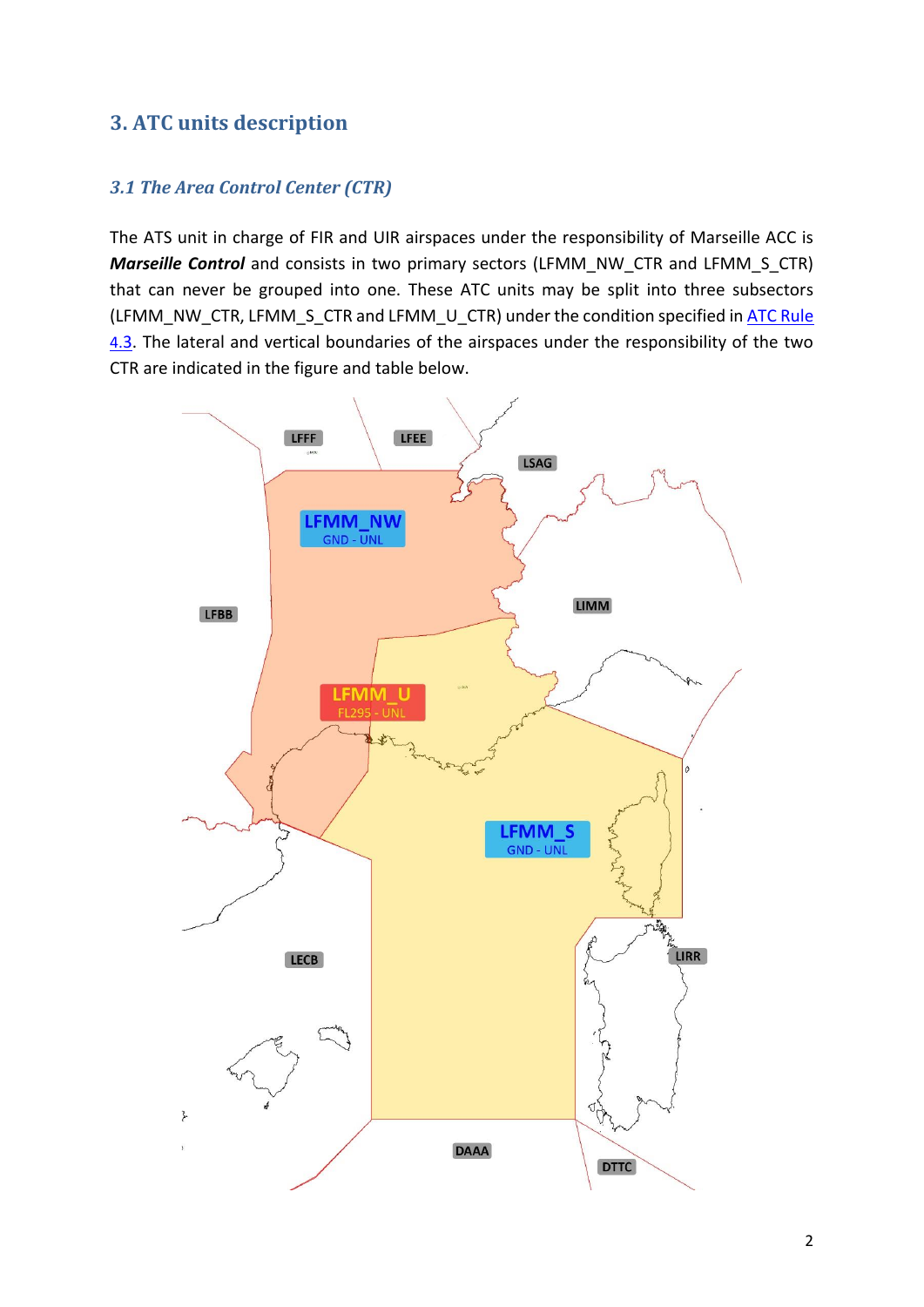The radio communication frequencies associated to the CTR positions are indicated below.

| <b>Callsign</b>                                                            | Frequency | <b>Remarks</b>   |  |  |  |  |  |  |
|----------------------------------------------------------------------------|-----------|------------------|--|--|--|--|--|--|
| <b>Primary Sectors</b>                                                     |           |                  |  |  |  |  |  |  |
| <b>Marseille Control (North-West)</b><br>123.805<br>LFMM NW CTR<br>SFC-UNL |           |                  |  |  |  |  |  |  |
| LFMM S CTR                                                                 | 126.155   | SFC-UNL          |  |  |  |  |  |  |
| <b>Secondary Sector</b>                                                    |           |                  |  |  |  |  |  |  |
| LFMM U CTR                                                                 | 128.850   | <b>FL295-UNL</b> |  |  |  |  |  |  |
|                                                                            |           |                  |  |  |  |  |  |  |

In the absence of the corresponding ATC units, ATS within the following airspaces are delegated to the ATC operating at the CTR position.

| <b>ATC Position</b>                      | <b>Callsign</b> | <b>Delegated positions</b>                                                                                                                                                                                                                                                                                                                                                                                                                                                                                                                                                                             |  |  |
|------------------------------------------|-----------------|--------------------------------------------------------------------------------------------------------------------------------------------------------------------------------------------------------------------------------------------------------------------------------------------------------------------------------------------------------------------------------------------------------------------------------------------------------------------------------------------------------------------------------------------------------------------------------------------------------|--|--|
|                                          |                 | <b>Primary Sectors</b>                                                                                                                                                                                                                                                                                                                                                                                                                                                                                                                                                                                 |  |  |
| <b>Marseille Control</b><br>(North-West) | LFMM NW CTR     | Chambéry Approach (LFLB_APP and underlying positions)<br>Clermont Approach (LFLC_APP and underlying positions)<br>Lyon Approach (LFLL_APP and underlying positions)<br>Saint Yan Approach (LFLN APP and underlying positions)<br>Montpellier <sup>1</sup> Approach<br>(LFMT_APP, LFMP_APP and underlying positions)<br>ATS within LTA France 3 Alpes 1-7                                                                                                                                                                                                                                               |  |  |
| <b>Marseille Control</b><br>(South)      | LFMM S CTR      | Bastia Approach (LFKB_APP and underlying positions)<br>Ajaccio Approach (LFKJ_APP and underlying positions)<br>Solenzara Approach (LFKS_APP and underlying positions)<br>Le Luc Approach (LFMC_APP and underlying positions)<br>Istres Approach (LFMI APP and underlying positions)<br>Provence Approach (LFML_APP and underlying positions)<br>Nice Approach (LFMN_APP and underlying positions)<br>Orange Approach (LFMO_APP and underlying positions)<br>Salon Approach (LFMY_APP and underlying positions)<br>Toulon Approach (LFTH_APP and underlying positions)<br>ATS within LTA France 4 Alpes |  |  |
|                                          |                 | <b>Secondary Sector</b>                                                                                                                                                                                                                                                                                                                                                                                                                                                                                                                                                                                |  |  |
| <b>Marseille Control</b><br>(Upper)      | LFMM_U_CTR      | None                                                                                                                                                                                                                                                                                                                                                                                                                                                                                                                                                                                                   |  |  |

It is recalled that ACC provides FIS (Flight Information Service) within all delegated airspaces (including all aerodromes disposing of an AFIS position) within the limits of his skills and of the traffic load. If applicable, the ATC shall indicate on his ATIS whether FIS are provided.

Likewise, the delegation of Approach positions implies providing Tower and Ground services. However, the ACC may limit the delivery of his services to essential clearances (startup, taxi, takeoff and landing) and release traffic on UNICOM when clear of possible conflicts.

<sup>1</sup> Whenever the two CTR positions are active, LFMM\_NW\_CTR takes charge of North and West departures and arrivals, while LFMM\_S\_CTR takes charge of South and East departures and arrivals.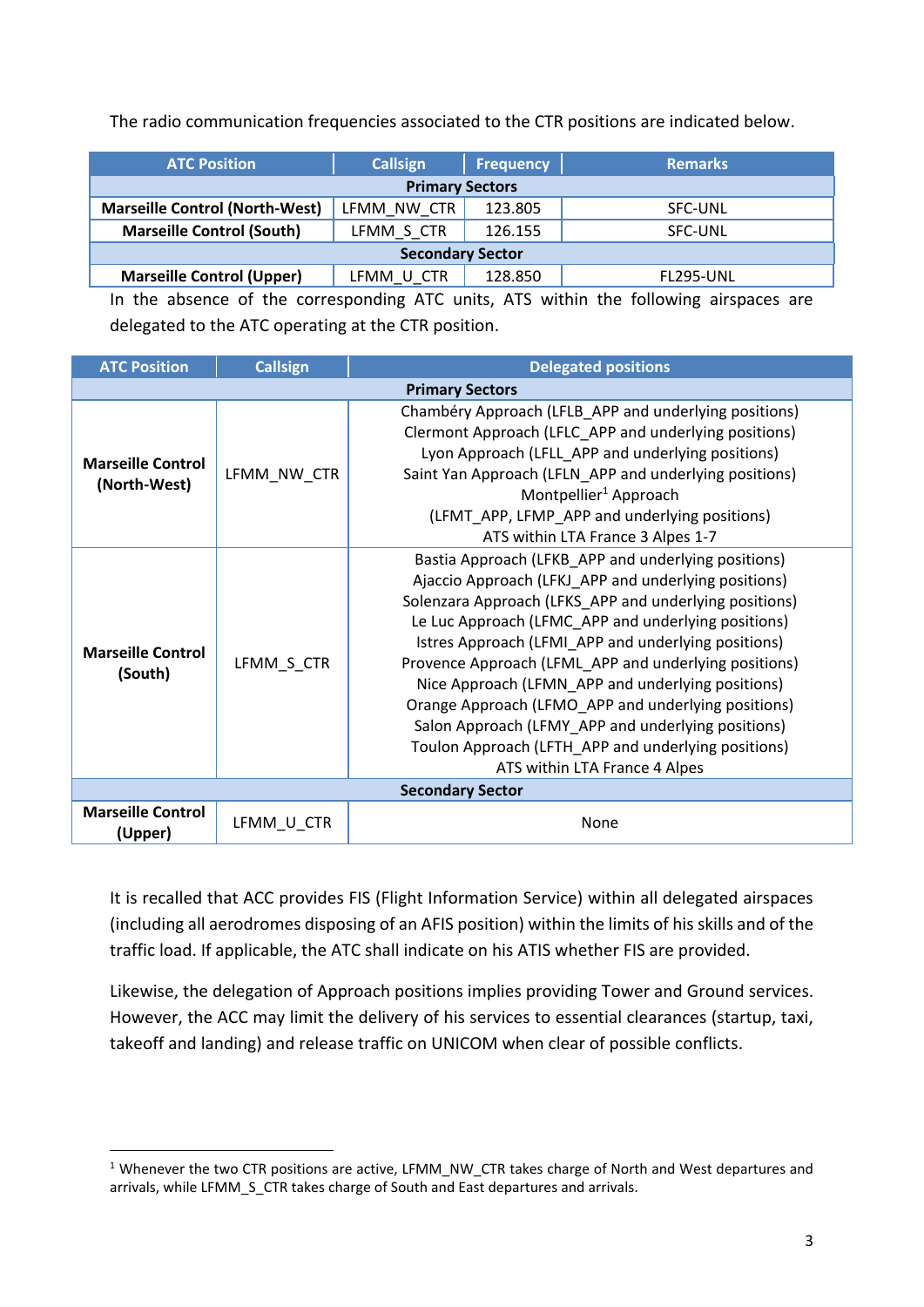## *3.2 The Approach Units (APP)*

The ATC units in charge of approach airspaces of the Marseille FIR, together with delegated airspaces, are indicated below.

| <b>ATC Position</b> | <b>Callsign</b>      | <b>Frequency</b>   | <b>Controlled airspaces</b>       | <b>Underlying</b><br>positions                                                                                                   | <b>Delegates airspaces</b>                                                                                                                                                                                        |
|---------------------|----------------------|--------------------|-----------------------------------|----------------------------------------------------------------------------------------------------------------------------------|-------------------------------------------------------------------------------------------------------------------------------------------------------------------------------------------------------------------|
|                     |                      |                    | <b>Clermont Sector</b>            |                                                                                                                                  |                                                                                                                                                                                                                   |
| <b>Clermont</b>     | LFLC_APP             | 122.225            | <b>TMA 1-12</b><br><b>SIV 1-8</b> | LFHP_FIS_TWR<br>LFHY_FIS_TWR<br>LFLC_TWR<br>LFLO_FIS_TWR<br>LFLV_FIS_TWR<br>LFMH_TWR<br>LFCR_TWR<br>LFCC_FIS_TWR<br>LFLW_FIS_TWR | Saint Yan Approach is<br>delegated to Clermont<br>whenever inactive.                                                                                                                                              |
| <b>Saint Yan</b>    | LFLN_APP             | 123.405            | <b>TMA 1-2</b>                    | LFLN_TWR                                                                                                                         | Saint Yan Approach is<br>delegated to Clermont<br>whenever inactive.                                                                                                                                              |
|                     |                      |                    | <b>Lyon Sector</b>                |                                                                                                                                  |                                                                                                                                                                                                                   |
| Chambéry            | LFLB_APP             | 121.205            | <b>TMA 1-3</b>                    | LFLB_TWR<br>LFLP_TWR                                                                                                             | Chambéry Approach is<br>delegated to Lyon<br>whenever inactive.                                                                                                                                                   |
| Lyon                | LFLL_APP<br>LFLL_DEP | 136.075<br>125.425 | <b>TMA 1-16</b><br><b>SIV 1-6</b> | LFLG_TWR<br>LFLJ_FIS_TWR<br>LFLL_TWR<br>LFLS_TWR<br>LFLU_TWR<br>LFLY_TWR                                                         | Chambéry Approach is<br>delegated to Lyon<br>whenever inactive.<br>ATS within LTA Alpes are<br>provided by Marseille<br>Control.<br>TMA12 is delegated to<br>Marseille Control when<br>Marseille Control is open. |
|                     |                      |                    | <b>Nice-Alpes Sector</b>          |                                                                                                                                  |                                                                                                                                                                                                                   |
| Le Luc              | LFMC_APP             | 122.200            | Le Luc Approach                   | LFMC_TWR                                                                                                                         | Le Luc Approach is<br>delegated to Nice<br>whenever inactive.                                                                                                                                                     |
| <b>Nice</b>         | LFMN_APP<br>LFMN_DEP | 134.475<br>130.825 | <b>TMA 1-14</b><br><b>SIV 1-3</b> | LFMD_TWR<br>LFMN_TWR<br>LFTF_TWR<br>LFTZ_FIS_TWR<br>LNMC_TWR                                                                     | Toulon and Le Luc<br>Approaches are delegated<br>to Nice whenever inactive.                                                                                                                                       |
| <b>Toulon</b>       | LFTH_APP             | 126.325            | CTA Toulon 1-2 (MIL)              | LFTH_TWR                                                                                                                         | Toulon Approach is<br>delegated to Nice<br>whenever inactive.                                                                                                                                                     |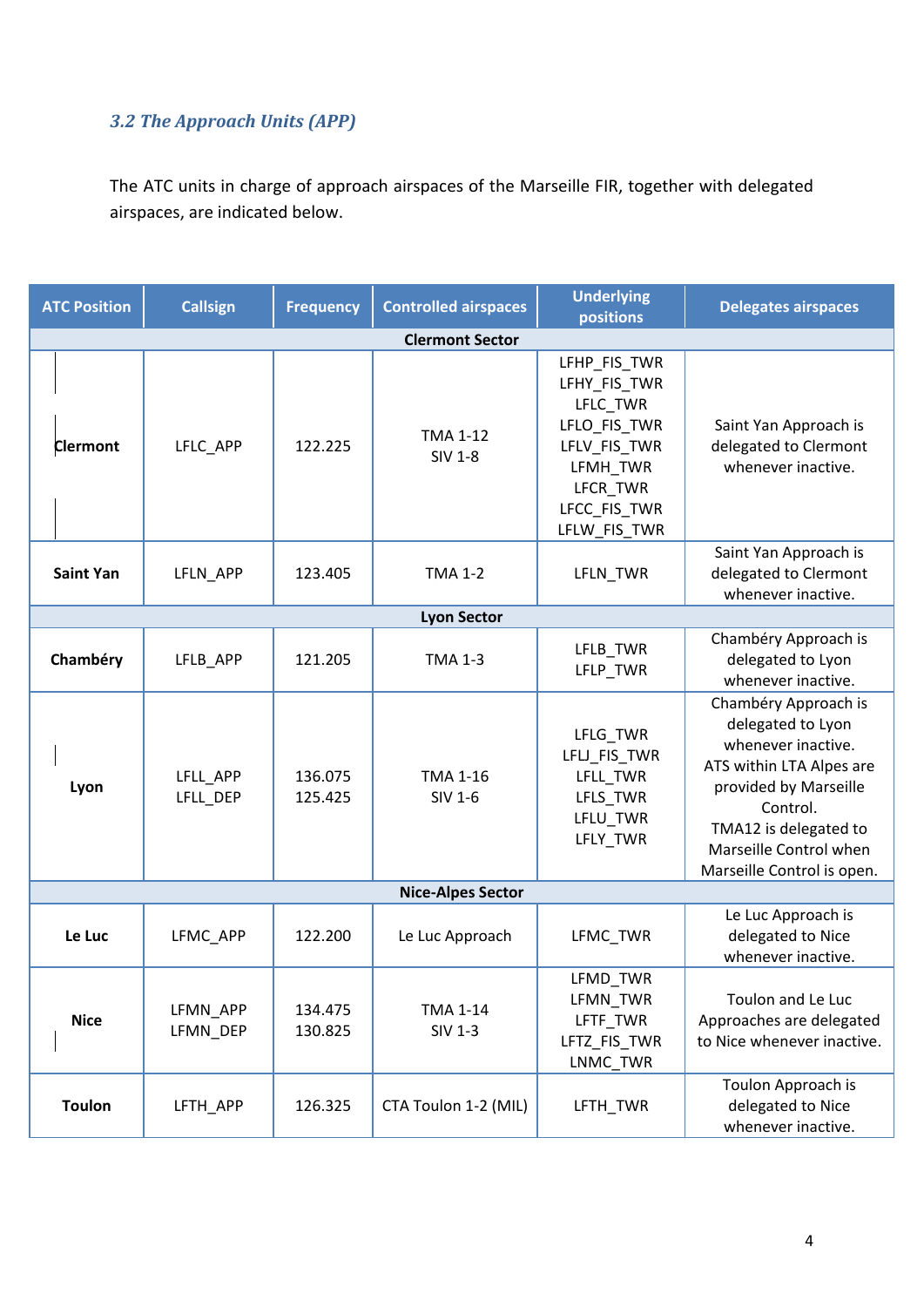| <b>ATC Position</b>             | <b>Callsign</b>      | <b>Frequency</b>   | <b>Controlled airspaces</b>             | <b>Underlying</b><br>positions                                               | <b>Delegates airspaces</b>                                                                                                                                                           |
|---------------------------------|----------------------|--------------------|-----------------------------------------|------------------------------------------------------------------------------|--------------------------------------------------------------------------------------------------------------------------------------------------------------------------------------|
|                                 |                      |                    | <b>Provence Sector</b>                  |                                                                              |                                                                                                                                                                                      |
| I <sub>stres</sub> <sup>1</sup> | LFMI_APP             | 131.000            | <b>Istres Approach</b><br>CTA Rhône 1-4 | LFMI                                                                         | Istres Approach is<br>delegated to Provence<br>whenever inactive, except<br>CTA Rhône 2, 3 et 4 which<br>are delegated to<br>Montpellier.                                            |
| Provence                        | LFML_APP<br>LFML_DEP | 132.300<br>120.205 | <b>TMA 1-19</b><br><b>SIV 1-8</b>       | LFMA_TWR<br>LFML_TWR<br>LFMQ_FIS_TWR<br>LFMV_TWR<br>LFNA_FIS_TWR             | Istres, Orange and Salon<br>Approaches are delegated<br>to Provence whenever<br>inactive.                                                                                            |
| Orange                          | LFMO APP             | 118.925            | Orange Approach<br>(MIL)                | LFMO TWR                                                                     | Orange Approach is<br>delegated to Provence<br>whenever inactive.                                                                                                                    |
| Salon                           | LFMY_APP             | 135.150            | Salon Approach<br>(MIL)                 | LFMY_TWR                                                                     | Salon Approach is<br>delegated to Provence<br>whenever inactive.                                                                                                                     |
|                                 |                      |                    | <b>Montpellier Sector</b>               |                                                                              |                                                                                                                                                                                      |
| <b>Montpellier</b>              | LFMT_APP             | 131.055            | TMA 1-13 et 22-24<br>SIV 1-5            | LFMP_TWR<br>LFMT_TWR<br>LFMU_TWR<br>LFMZ_FIS_TWR<br>LFNB_FIS_TWR<br>LFTW_TWR | SIV 2 et 3 are shared<br>vertically with Provence<br>according to the sectors<br>defined by DGAC.<br>CTA 2-3-4 of Rhône are<br>delegated Montpellier<br>whenever Istres is inactive. |
| Perpignan                       | LFMP_APP             | 130.855            | TMA 14-21<br><b>SIV 5-7</b>             | LFMP TWR                                                                     | SIV 3 Toulouse is delegated<br>to Montpellier.                                                                                                                                       |
|                                 |                      |                    | <b>Corse Sector</b>                     |                                                                              |                                                                                                                                                                                      |
| <b>Bastia</b>                   | LFKB_APP             | 123.825            | <b>TMA 1-5</b><br>SIV                   | LFKB_TWR<br>LFKC_TWR                                                         |                                                                                                                                                                                      |
| Ajaccio                         | LFKJ_APP             | 121.050            | <b>TMA 1-5</b><br>SIV                   | LFKF_TWR<br>LFKJ_TWR                                                         | Solenzara Approach is<br>delegated to Ajaccio<br>whenever inactive.                                                                                                                  |
| Solenzara                       | LFKS_APP             | 119.900            | Solenzara Approach<br>(MIL)             | LFKS_TWR                                                                     | Solenzara Approach is<br>delegated to Ajaccio<br>whenever inactive.                                                                                                                  |

1. Whenever Istres Approach and Montpellier Approach and/or Provence Approach are opened at the same time. Istres Approach is only responsible for the military traffics within its airspaces. Civil traffics are always under the responsibility of Montpellier Approach or Provence Approach.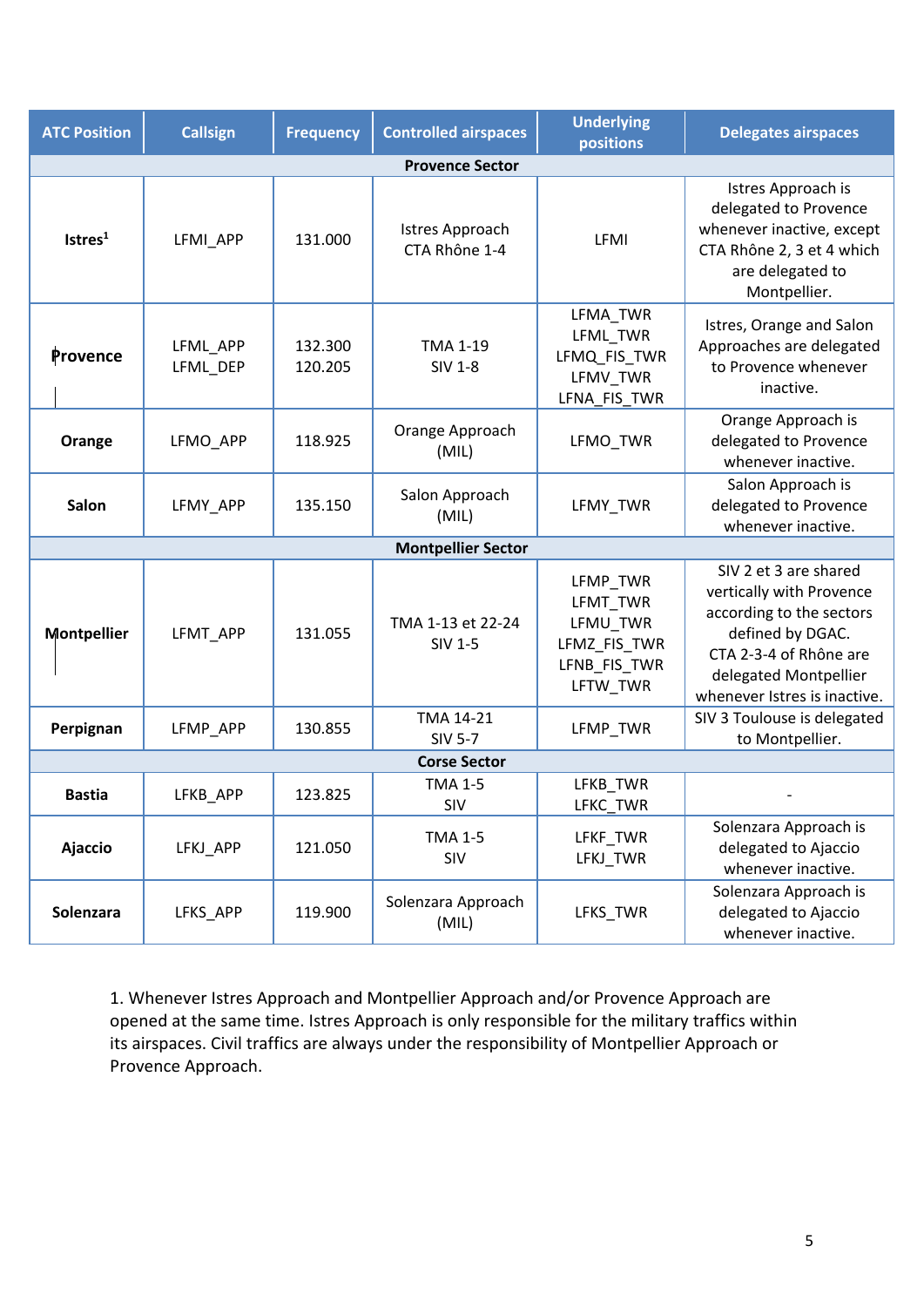#### *3.2.1 Sectors of Montpellier Approach*



Whenever LFMP\_APP is closed, the position is delegated to LFMT\_APP.

| Sector name        | <b>Callsign</b> | <b>Controlled airspaces</b>  | <b>Underlying positions</b>                      | <b>Remarks</b>                                                                      |
|--------------------|-----------------|------------------------------|--------------------------------------------------|-------------------------------------------------------------------------------------|
| <b>Montpellier</b> | LFMT APP        | TMA 1-13 et 22-24<br>SIV 1-5 | LFMT TWR<br>LFMU TWR<br>LFTW TWR<br>LFNB FIS TWR | CTA Rhône 2, 3 et 4 are<br>delegated to Montpellier<br>whenever Istres is inactive. |
| Perpignan          | LFMP APP        | TMA 14-21<br><b>SIV 5-7</b>  | LFMP TWR<br>LFMZ FIS TWR                         |                                                                                     |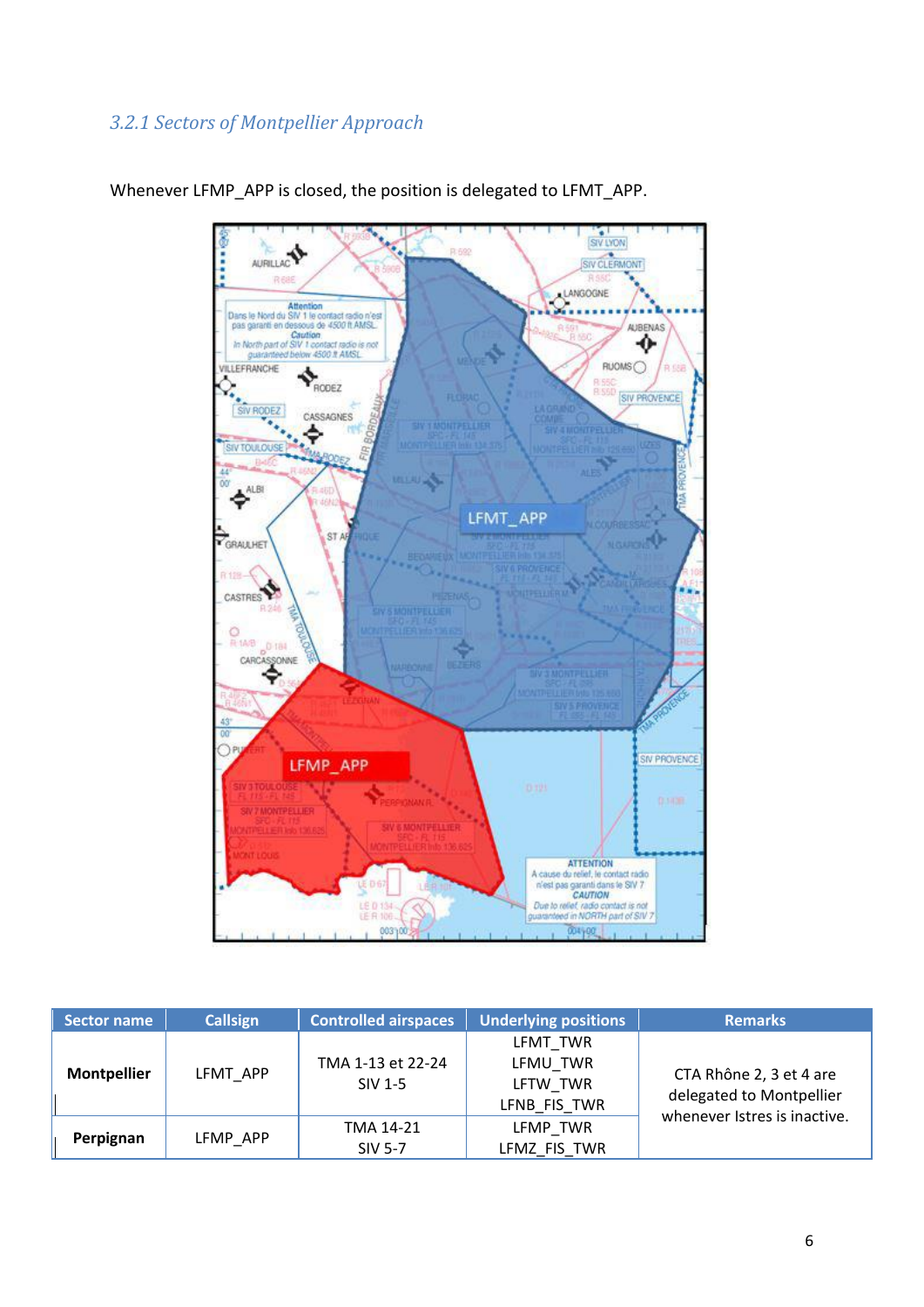## *3.3 The Airport Units (TWR, GND, DEL)*

| <b>ATC Position</b>  | <b>Callsign</b> | <b>Frequency</b> | <b>Remarks</b>                                                                           |
|----------------------|-----------------|------------------|------------------------------------------------------------------------------------------|
| Rodez                | LFCR_TWR        | 118.125          | Contrôle HBRN (Rodez CH)                                                                 |
| <b>Aurillac</b>      | LFLW_FIS_TWR    | 118.325          |                                                                                          |
| <b>Cahors</b>        | LFCC_FIS_TWR    | 119.225          |                                                                                          |
| Le Puy               | LFHP_FIS_TWR    | 118.000          |                                                                                          |
| <b>Moulins</b>       | LFHY_FIS_TWR    | 125.200          |                                                                                          |
|                      | LFKB_TWR        | 118.000          |                                                                                          |
| <b>Bastia</b>        | LFKB_GND        | 121.830          |                                                                                          |
|                      | LFKC TWR        | 123.200          |                                                                                          |
| Calvi                | LFKC_GND        | 121.705          |                                                                                          |
| <b>Figari</b>        | LFKF TWR        | 120.300          |                                                                                          |
|                      | LFKF_GND        | 121.805          |                                                                                          |
|                      | LFKJ_TWR        | 118.075          |                                                                                          |
| Ajaccio              | LFKJ_GND        | 121.705          |                                                                                          |
| Solenzara            | LFKS TWR        | 118.350          | Reserved government services.                                                            |
|                      |                 |                  | Controls LFKG (Ghisonaccia)                                                              |
| Chambéry             | LFLB_TWR        | 118.300          |                                                                                          |
| <b>Clermont</b>      | LFLC_TWR        | 118.625          | Controls HCLE (Saint Jacques CH) and HEST                                                |
|                      | LFLC GND        | 121.950          | (Estaing CH)                                                                             |
| Le Versoud           | LFLG TWR        | 121.000          |                                                                                          |
|                      | LFLG_GND        | 121.655          |                                                                                          |
| <b>Courchevel</b>    | LFLJ_FIS_TWR    | 120.080          | Restricted use                                                                           |
|                      | LFLL TWR        | 120.450          | Controls HBJA (Bourgoin Jallieu CH), HLYE                                                |
| <b>Saint Ex</b>      | LFLL_GND        | 121.830          | (Lyon CH Est), HLYO (Edouard Herriot CH) and                                             |
|                      | LFLL_DEL        | 121.655          | HLYS (Lyon CH South)                                                                     |
| <b>Saint Yan</b>     | LFLN_TWR        | 122.300          | Controls HPAR (Paray le Monial CH)                                                       |
|                      | LFLN_GND        | 121.805          |                                                                                          |
| Roanne               | LFLO_FIS_TWR    | 120.900          |                                                                                          |
| Annecy               | LFLP_TWR        | 118.200          | <b>Controls HANE (Annecy CH)</b>                                                         |
| Grenoble             | LFLS_TWR        | 119.300          |                                                                                          |
|                      | LFLS_GND        | 121.930          |                                                                                          |
| Valence              | LFLU_FIS_TWR    | 120.100          |                                                                                          |
| <b>Vichy</b>         | LFLV FIS TWR    | 121.405          |                                                                                          |
| <b>Bron</b>          | LFLY_TWR        | 118.100          |                                                                                          |
|                      | LFLY_GND        | 121.705          |                                                                                          |
| Aix                  | LFMA_TWR        | 118.750          |                                                                                          |
|                      | LFMA GND        | 121.605          |                                                                                          |
| Le Luc               | LFMC_TWR        | 123.000          |                                                                                          |
|                      | LFMC_GND        | 121.850          |                                                                                          |
|                      | LFMD_TWR        | 118.625          | Controls LFTL (heliport Cannes Quai du Large),<br>HCAN (Cannes Broussailles CH) and HGRA |
| <b>Cannes</b>        | LFMD_GND        | 121.805          | (Grasse Clavary CH)                                                                      |
|                      |                 |                  | Controls LFKM (Saint Galmier) et HSEN (Saint                                             |
| <b>Saint Etienne</b> | LFMH_TWR        | 119.250          | Etienne CH)                                                                              |
|                      |                 |                  |                                                                                          |

The ATC units in charge of airport airspaces within the Marseille FIR are indicated below.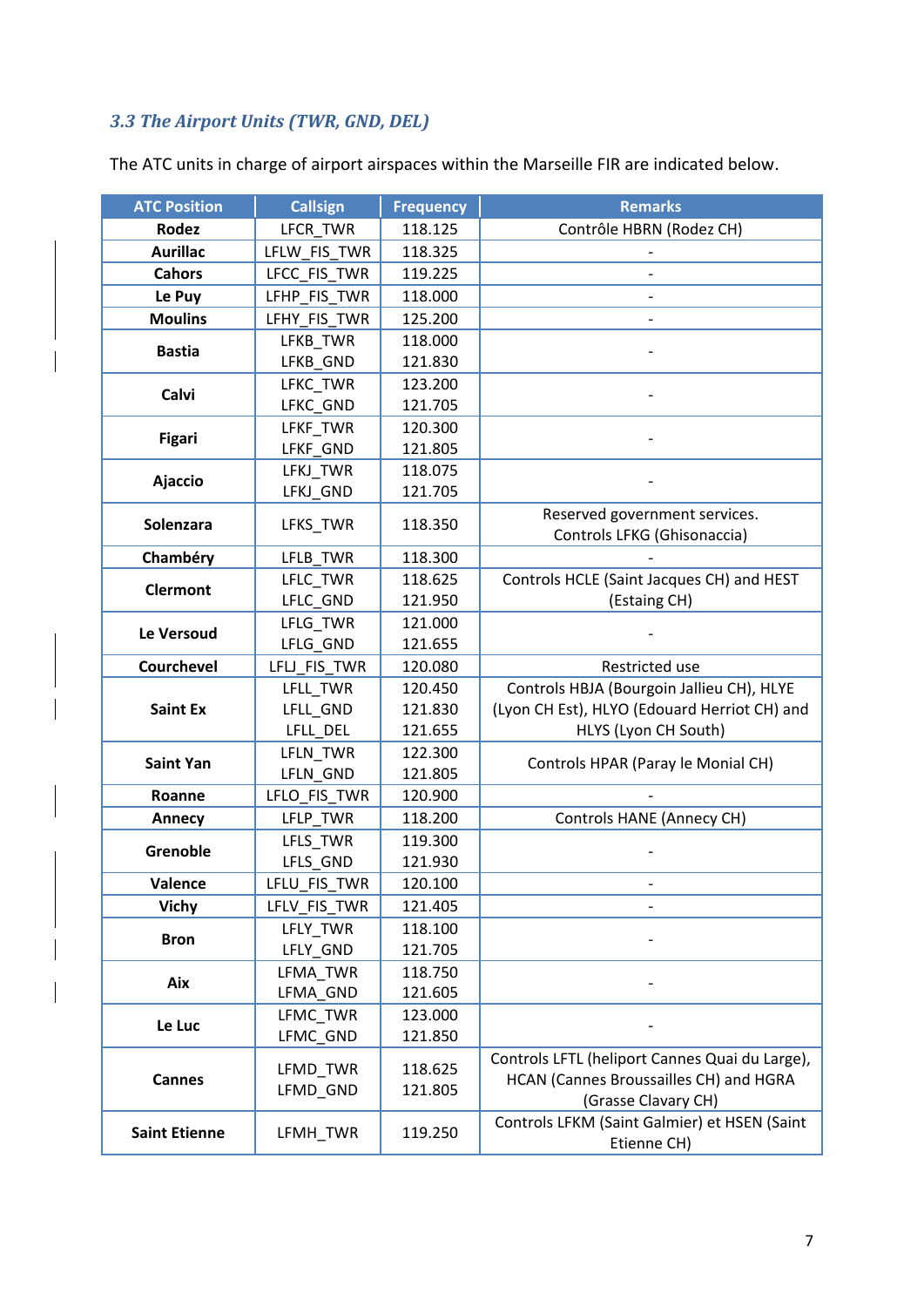| <b>ATC Position</b> | <b>Callsign</b> | <b>Frequency</b> | <b>Remarks</b>                              |
|---------------------|-----------------|------------------|---------------------------------------------|
|                     | LFMI TWR        | 123.600          |                                             |
| <b>Istres</b>       | LFMI GND        | 121.850          |                                             |
|                     | LFML TWR        | 133.100          | Controls LFNR (Le Fare), HMHN (Marseille    |
| <b>Provence</b>     | LFML GND        | 121.905          | Nord CH) and HTIM (Timoine CH)              |
|                     | LFML DEL        | 121.730          |                                             |
|                     | LFMN TWR        | 118.700          | Controls HANT (Antibes CH), HNIC (L'Archet  |
| <b>Nice</b>         | LFMN_GND        | 121.705          | CH), HNIP (Pasteur CH) and HNIV (Lenval CH) |
|                     | LFMN_DEL        | 121.780          |                                             |
| Orange              | LFMO TWR        | 128.950          | Reserved government services                |
| Perpignan           | LFMP TWR        | 118.300          | Controls HPPG (Perpignan CH)                |
| Le Castellet        | LFMQ_FIS_TWR    | 119.000          |                                             |
|                     | LFMT TWR        | 118.775          | Controls HMON (Montpellier CH)              |
| <b>Montpellier</b>  | LFMT GND        | 121.955          |                                             |
| <b>Béziers</b>      | LFMU TWR        | 120.175          |                                             |
| Avignon             | LFMV TWR        | 122.600          | Controls HAVI (Avignon CH)                  |
|                     | LFMV GND        | 121.755          |                                             |
| Salon               | LFMY_TWR        | 130.300          | Reserved government services.               |
|                     |                 |                  | Controls LFNE (Eyguières)                   |
| Lézignan            | LFMZ_FIS_TWR    | 121.200          |                                             |
| Gap                 | LFNA FIS TWR    | 119.100          |                                             |
| <b>Mende</b>        | LFNB FIS TWR    | 119.600          |                                             |
| <b>Cuers</b>        | LFTF_TWR        | 122.700          |                                             |
|                     | LFTH TWR        | 121.000          | Restricted use.                             |
| <b>Hyères</b>       | LFTH GND        | 121.800          | Controls HTSA (Sainte Anne CH) et HTSM      |
|                     |                 |                  | (Toulon CH)                                 |
| <b>Garons</b>       | LFTW_TWR        | 123.200          | Controls HNIM (Nîmes CH)                    |
|                     | LFTW_GND        | 121.800          |                                             |
| La Mole             | LFTZ_FIS_TWR    | 118.125          |                                             |
| <b>Monaco</b>       | LNMC TWR        | 124.000          | Heliport                                    |

#### **4. Coordination procedures**

Coordination procedures below represent a general framework that does not replace the coordination between ATC. Any coordination procedure not mentioned in this LoA must be established on a case-by-case basis. Likewise, coordination between Approach and Tower (initial climb whenever it is not published, go around procedure, multidirectional departures OMNI, VFR entry/exit, etc.) is left to ATC initiative.

In the particular case of Montpellier, coordination the two Approach ATC is left to their initiative in line with the vertical and horizontal boundaries of their airspaces (TMA and SIV).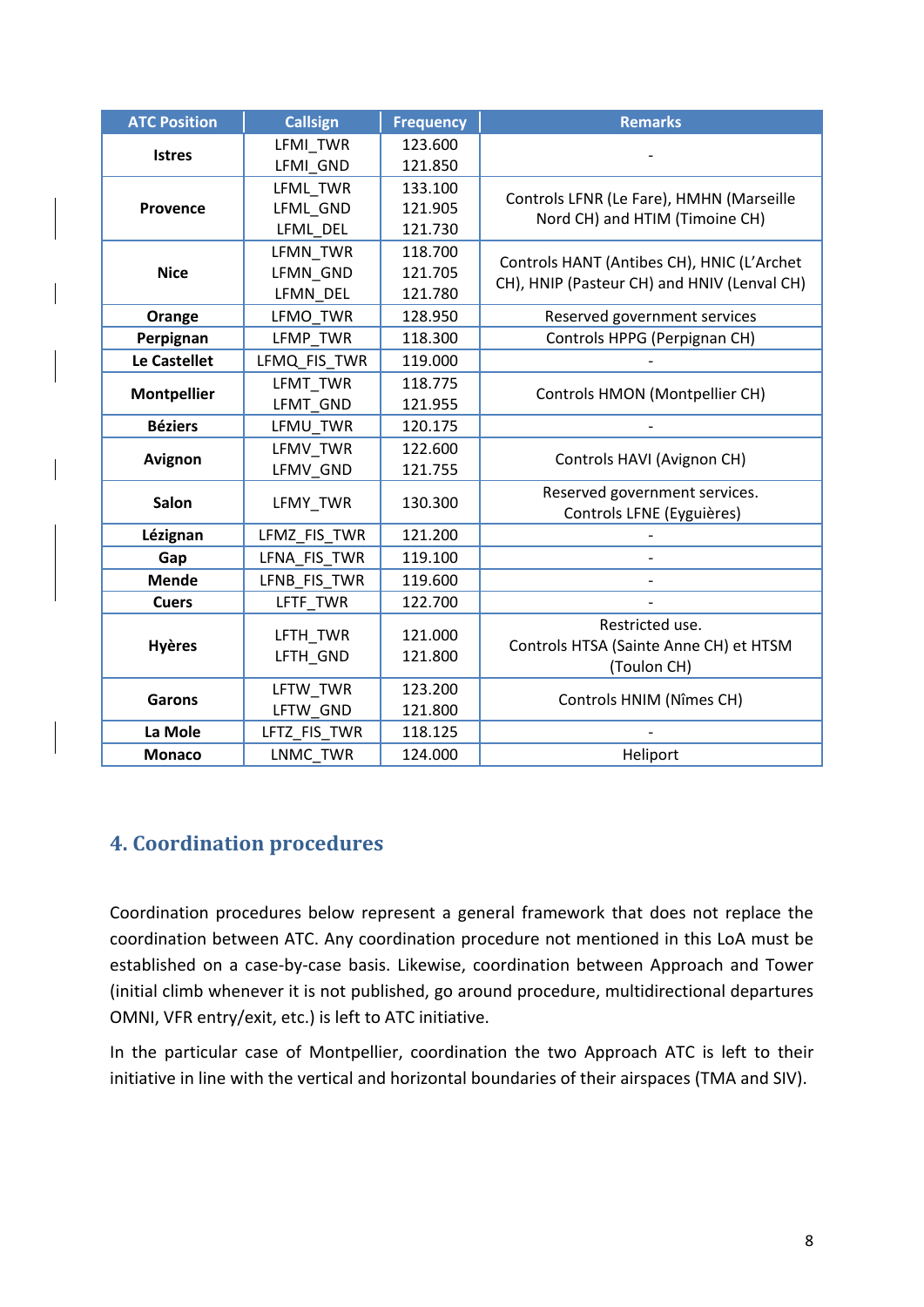#### *4.1 Coordination among ACC*

Coordination procedures between the two Marseille ACC positions are defined as follows.

| <b>Route</b>             | <b>Point de transfert</b> | <b>DCT limite</b>                    | <b>Restrictions</b>                     |  |  |  |  |  |
|--------------------------|---------------------------|--------------------------------------|-----------------------------------------|--|--|--|--|--|
|                          |                           | LFMM_NW_CTR $\rightarrow$ LFMM_S_CTR |                                         |  |  |  |  |  |
| A <sub>3</sub>           |                           | <b>PERUS</b>                         | $\overline{\phantom{a}}$                |  |  |  |  |  |
| A <sub>6</sub>           |                           |                                      |                                         |  |  |  |  |  |
| <b>B16</b>               |                           | <b>MTG</b>                           |                                         |  |  |  |  |  |
| T121                     |                           | <b>AVN</b>                           |                                         |  |  |  |  |  |
| R161                     |                           | AMFOU                                |                                         |  |  |  |  |  |
| <b>UM728</b>             |                           | <b>RETNO</b>                         |                                         |  |  |  |  |  |
| <b>UM731</b>             |                           | <b>DIVKO</b>                         |                                         |  |  |  |  |  |
|                          |                           |                                      | Arrivals LFML runway 31 : transfer      |  |  |  |  |  |
| <b>UT24</b>              |                           | <b>FJR</b>                           | FL170                                   |  |  |  |  |  |
| <b>UY25</b>              | At the boundaries         |                                      | Arrivals LFML runway 13 : transfer      |  |  |  |  |  |
|                          |                           |                                      | FL130                                   |  |  |  |  |  |
| <b>UL127</b>             |                           | <b>ROVOT</b>                         |                                         |  |  |  |  |  |
| <b>UN852</b>             |                           | <b>VATIR</b>                         |                                         |  |  |  |  |  |
|                          |                           |                                      | Arrivals LFML runway 31: transfer FL170 |  |  |  |  |  |
| <b>UY23</b>              |                           | <b>MTL</b>                           | Arrivals LFML runway 13 : transfer      |  |  |  |  |  |
| <b>UY30</b>              |                           |                                      | FL150<br>(at least 10 NM before MTL)    |  |  |  |  |  |
| <b>UT21</b>              |                           | <b>DIVKO</b>                         |                                         |  |  |  |  |  |
| <b>UY22</b>              |                           | AMFOU                                | Arrivals LFMN : transfer FL290          |  |  |  |  |  |
| LFMM_S_CTR → LFMM_NW_CTR |                           |                                      |                                         |  |  |  |  |  |
| A3                       |                           | AMIKO                                |                                         |  |  |  |  |  |
| A <sub>6</sub>           |                           | LUXAN                                |                                         |  |  |  |  |  |
| <b>B16</b>               |                           | <b>ROMAM</b>                         |                                         |  |  |  |  |  |
| R161                     |                           | <b>MEZIN</b>                         |                                         |  |  |  |  |  |
| Z42                      |                           | <b>PINED</b>                         | Arrivals LFLL/LFLY/LFLB/LFLS max FL130  |  |  |  |  |  |
| <b>UT21</b>              | At the boundaries         | LAPRO                                |                                         |  |  |  |  |  |
| <b>UT24</b>              |                           | <b>DEGOL</b>                         |                                         |  |  |  |  |  |
| <b>UY25</b>              |                           |                                      |                                         |  |  |  |  |  |
| <b>UL127</b>             |                           | <b>FJR</b>                           |                                         |  |  |  |  |  |
| <b>UM731</b>             |                           |                                      |                                         |  |  |  |  |  |
| <b>UM733</b>             |                           | <b>GIPNO</b>                         |                                         |  |  |  |  |  |
|                          |                           |                                      | If Swiss Radar is not open AND          |  |  |  |  |  |
| <b>UN853</b>             |                           | <b>KINES</b>                         | LFMM_NW covered the delegated           |  |  |  |  |  |
|                          |                           |                                      | airspace                                |  |  |  |  |  |
|                          |                           |                                      |                                         |  |  |  |  |  |
|                          |                           |                                      | Departure LFML runway 31 : transfer     |  |  |  |  |  |
| <b>UN854</b>             | At the boundaries         | <b>ETREK</b>                         | FL220                                   |  |  |  |  |  |
|                          |                           |                                      | Departure LFML runway 13 : transfer     |  |  |  |  |  |
|                          |                           |                                      | FL240                                   |  |  |  |  |  |
|                          |                           |                                      |                                         |  |  |  |  |  |
| <b>UM616</b>             |                           | LERGA                                |                                         |  |  |  |  |  |
| <b>UM976</b>             |                           | <b>ETREK</b>                         |                                         |  |  |  |  |  |
| <b>UY31</b>              |                           | <b>NEDRU</b>                         |                                         |  |  |  |  |  |
| <b>UZ12</b>              |                           |                                      |                                         |  |  |  |  |  |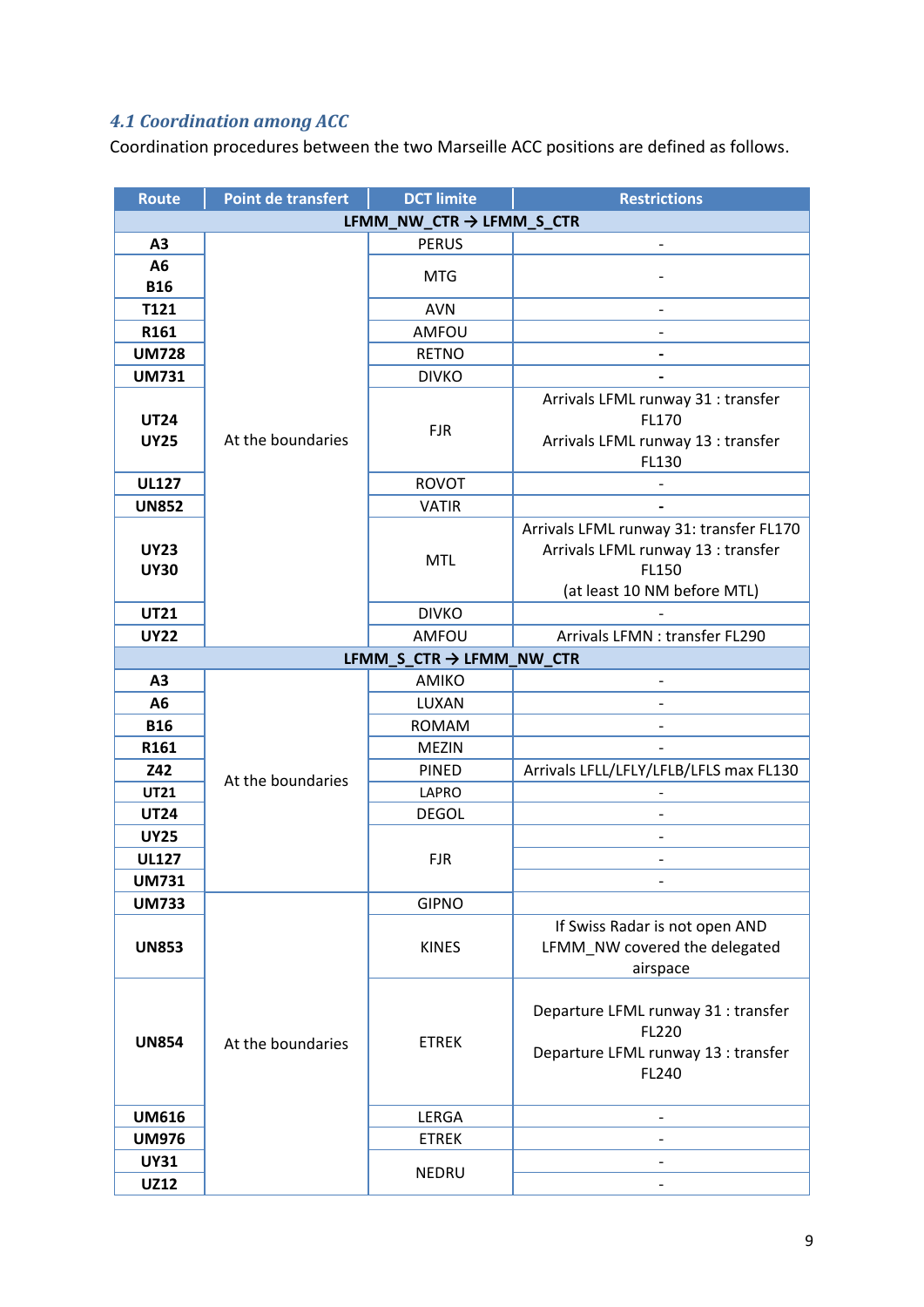## *4.2 Coordination between ACC and Approach*

Coordination procedures between the two Marseille ACC and underlying Approach positions are defined as follows.

| <b>ATC Position</b>            | <b>Callsign</b> | <b>AD</b>                | <b>Departure/Arrival</b>               | <b>Cleared FL</b>    | <b>Cleared DCT</b>       | <b>ACC</b> |
|--------------------------------|-----------------|--------------------------|----------------------------------------|----------------------|--------------------------|------------|
|                                |                 |                          | Departures (LFXX_APP → LFMM_XX_CTR)    |                      |                          |            |
| <b>Clermont</b><br>Approach    | LFLC_APP        | -                        | LERGA/MEZIN/MINPA<br><b>BELEP/ROA</b>  | FL140<br><b>FL80</b> |                          |            |
| <b>Saint Yan</b><br>Approach   | LFLN APP        |                          | <b>BUSIL/LESPI/TIS</b>                 | <b>FL80</b>          |                          |            |
| Chambéry<br>Approach           | LFLB_APP        |                          | DANBO/LTP/MEBAK<br>MURRO/ROMAM         | <b>FL80</b>          | First en-route FIX       | <b>NW</b>  |
| Lyon<br>Approach               | LFLL_APP        | $\overline{a}$           |                                        | FL140                |                          |            |
| Le Luc<br>Approach             | LFMC_APP        | $\overline{\phantom{0}}$ |                                        |                      | Coordinate with Nice     |            |
|                                |                 |                          | BADOD/BODRU<br><b>OKTET/PERUS</b>      | FL170                | <b>AMIRO</b>             |            |
| <b>Nice</b><br>Approach        | LFMN_APP        |                          | <b>IRMAR</b>                           |                      | <b>BARSO</b>             | S          |
|                                |                 |                          | <b>BASIP</b>                           | FL140                | <b>USANO</b>             |            |
|                                |                 |                          | LONSU/SODRI/VAREK                      |                      | <b>OMARD</b>             |            |
|                                |                 |                          | EPOLO/LANKO/RUBAS<br>RUBIT/TURIL       |                      | <b>STP</b>               |            |
| <b>Toulon</b><br>Approach      | LFTH APP        |                          |                                        | 4000 ft              | First en-route FIX       |            |
| <b>Istres</b><br>Approach      | LFMI_APP        | $\overline{a}$           |                                        |                      | Coordinate with Provence |            |
| Provence                       |                 |                          | North                                  |                      | MTL/KURIR/ARDEG          | <b>NW</b>  |
| Approach                       | LFML_APP        | -                        | East/South/West                        | FL140                | First en-route FIX       |            |
| Orange<br>Approach             | LFMO_APP        | -                        |                                        |                      |                          | S          |
| <b>Salon</b><br>Approach       | LFMY_APP        |                          |                                        |                      | Coordinate with Provence |            |
|                                | LFMT_APP        | <b>LFMT</b>              | AFRIC/BRUSC/FLR/KELAM<br>MASAM/MEN/PPG | FL140                |                          | <b>NW</b>  |
| <b>Montpellier</b><br>Approach |                 | LFMU                     | MARRI/NG                               | FL110                |                          | S          |
|                                | LFMP_APP        | <b>LFMP</b>              | FJR/KELAM/ORBIL/SIJAN                  | FL140                |                          | <b>NW</b>  |
|                                |                 |                          | <b>SUBIL</b>                           | FL110                | First en-route FIX       | S          |
| <b>Bastia</b><br>Approach      | LFKB_APP        | $\overline{\phantom{0}}$ |                                        | FL140                |                          |            |
| <b>Ajaccio</b><br>Approach     | LFKJ_APP        | -                        |                                        | FL140                |                          | $\sf S$    |
| Solenzara<br>Approach          | LFKS_APP        |                          |                                        |                      | Coordinate with Ajaccio  |            |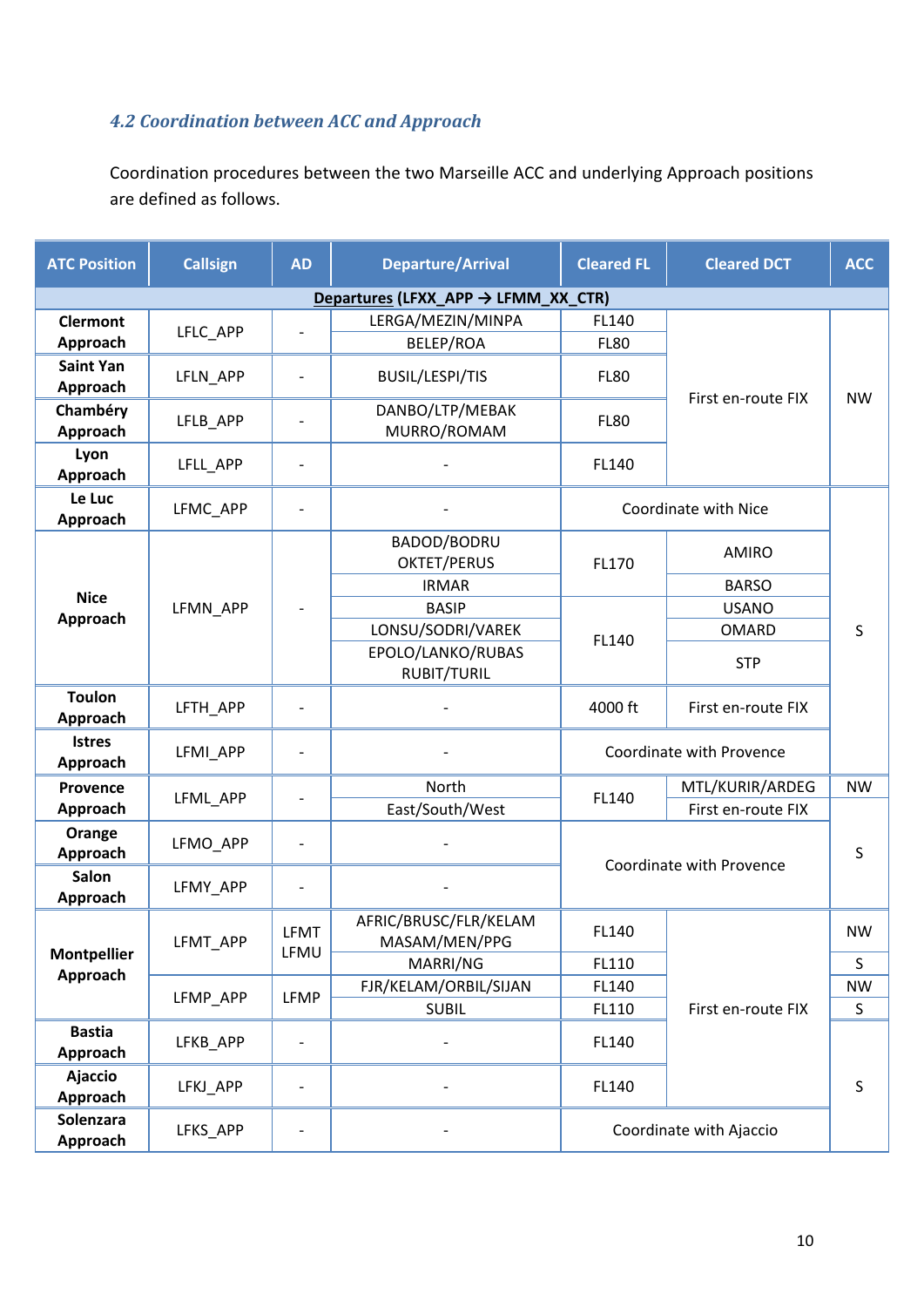| <b>ATC Position</b>          | <b>Callsign</b> | <b>AD</b>                   | <b>Departure/Arrival</b>                                    | <b>Cleared FL</b>           | <b>Cleared DCT</b>       | <b>ACC</b> |
|------------------------------|-----------------|-----------------------------|-------------------------------------------------------------|-----------------------------|--------------------------|------------|
|                              |                 |                             | Arrivals (LFMM_XX_CTR → LFXX_APP)                           |                             |                          |            |
|                              |                 | <b>LFHP</b>                 |                                                             | FL150                       | PY                       |            |
|                              |                 | LFHY                        |                                                             | <b>FL60</b>                 | SN                       |            |
|                              |                 |                             | ATRID/GERVA/RISUN                                           |                             | <b>RIMOR</b>             |            |
|                              |                 | <b>LFLC</b>                 | EB/MINPA/SOMITI/SOPAD                                       | FL150                       | <b>SULOT</b>             |            |
| <b>Clermont</b>              |                 | <b>LFLO</b>                 |                                                             |                             | SINPO/SN                 |            |
| Approach                     | LFLC_APP        | LFLV                        |                                                             | <b>FL90</b><br><b>NEKEM</b> |                          |            |
|                              |                 | LFMH                        |                                                             |                             | EB/MALAT/ONZON           |            |
|                              |                 | <b>LFCC</b>                 |                                                             |                             | <b>CL</b>                |            |
|                              |                 | <b>LFCR</b>                 | Runway 13                                                   | FL150                       | BEVITO/RZ                |            |
|                              |                 |                             | Runway 31                                                   |                             | <b>ROM</b>               |            |
|                              |                 | LFLW                        |                                                             |                             | AR                       |            |
| <b>Saint Yan</b><br>Approach | LFLN_APP        | <b>LFLN</b>                 | EB/ONZON/TIS/VZ                                             | <b>FL90</b>                 | ROA/SN                   |            |
| Chambéry                     |                 | <b>LFLB</b>                 | MEBAK/MURRO/ROMAM                                           |                             | <b>LSE</b>               |            |
| Approach                     | LFLB_APP        | <b>LFLP</b>                 | AMVAR/PINED                                                 | FL100                       | <b>OSMAS</b>             |            |
|                              | LFLL APP        |                             | North-West                                                  |                             | <b>TALAR</b>             |            |
|                              |                 | <b>LFLL</b><br><b>LFLS</b>  | <b>MILPA</b>                                                | FL120                       | <b>RIPTU</b>             |            |
| Lyon<br>Approach             |                 | LFLY                        | South-East                                                  | FL150                       | <b>GOMET</b>             |            |
|                              |                 |                             | South-West                                                  |                             | <b>ARBON</b>             |            |
|                              |                 | LFLU                        |                                                             | FL120                       | <b>VE</b>                |            |
| Le Luc<br>Approach           | LFMC_APP        | <b>LFMC</b>                 |                                                             |                             | Coordinate with Nice     |            |
|                              | LFMN APP        | LFMD<br>LFMN<br><b>LFTZ</b> | <b>VEVAR</b>                                                | FL200                       | <b>MIRKU</b>             |            |
| <b>Nice</b>                  |                 |                             | KERIT/LONSU/MERLU/SODIR                                     | FL150                       |                          |            |
| Approach                     |                 |                             | (Corse arrivals from LFKJ_APP)                              |                             |                          |            |
|                              |                 |                             | ABDIL/ABLAK/NISAR/PERUS                                     |                             | AMFOU                    |            |
| <b>Toulon</b><br>Approach    | LFTH_APP        | <b>LFTH</b>                 | West transfer from Provence<br>Other arrivals from par Nice | 5000 ft                     | <b>TLN</b>               |            |
| <b>Istres</b><br>Approach    | LFMI APP        | LFMI<br><b>LFTW</b>         |                                                             |                             | Coordinate with Provence |            |
|                              |                 | LFMA                        | North                                                       | FL150                       | RIKSI/DOLIV              |            |
| Provence                     | LFML_APP        | <b>LFML</b>                 | South                                                       |                             | BORGO/CALAN              |            |
| Approach                     |                 | <b>LFMQ</b>                 |                                                             | FL150                       | NATEG/SALIN              |            |
|                              |                 | LFMV                        |                                                             |                             | <b>CM</b>                |            |
| Orange                       | LFMO_APP        | <b>LFMO</b>                 |                                                             |                             |                          |            |
| Approach<br>Salon            |                 |                             |                                                             |                             | Coordinate with Provence |            |
| Approach                     | LFMY_APP        | LFMY                        |                                                             |                             |                          |            |
|                              |                 | <b>LFMT</b>                 | BRUSC/KELAM/MEN/PPG                                         | FL150                       | <b>FJR</b>               |            |
| <b>Montpellier</b>           | LFMT_APP        |                             | DIVKO/MARRI/NG                                              | FL120                       |                          |            |
| Approach                     |                 | LFMU                        |                                                             | FL150                       | ZR                       |            |
|                              |                 | <b>LFNB</b>                 |                                                             |                             | <b>MEN</b>               |            |
|                              | LFMP_APP        | LFMP                        |                                                             | FL120                       | BAMGO/LANET              |            |